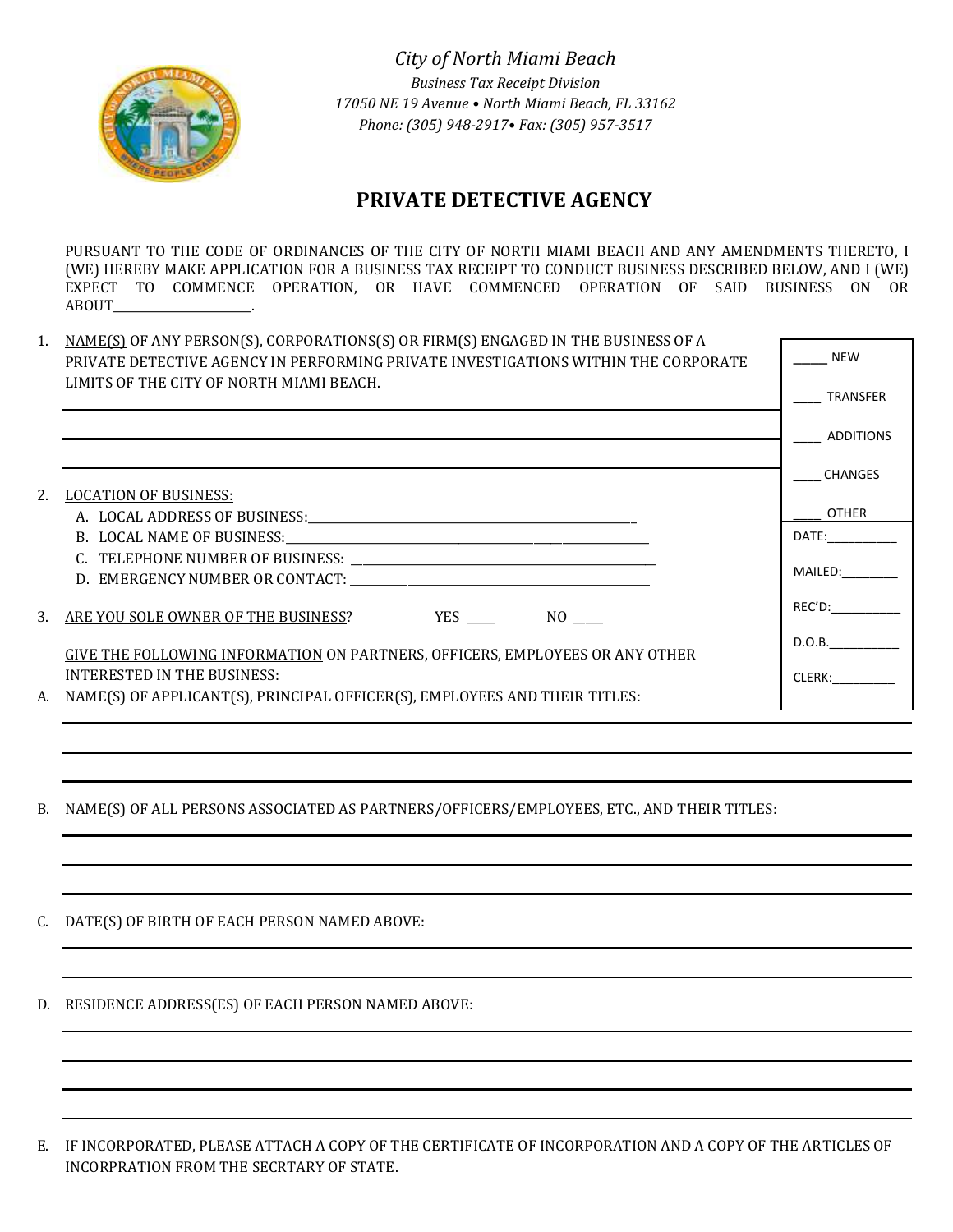F. IF AGENCY OPERATES UNDER A NAME OTHER THAN ITS OWN, IT SHALL FILE WITH THE CHIEF OF POLICE A TRUE COPY OF THE AFFIDAVIT REQUIRED BY THE "FICTITIOUS NAME STATUTE" (F.S. 1951 SECTION 865.09) OF THE STATE OF FLORIDA AND CERTIFIED BY THE CLERK OF THE MIAMI-DADE COUNTY CIRCUIT COURT SHOWING THE BOOK AND PAGE WHERE SAME HAS BEEN RECORDED.

EMPLOYEES' HISTORY: PLEASE SUBMIT THE NAME, ANDDRESS AND A BRIEF HISTORY OF ANY AND ALL EMPLOYEES OF THE BUSINESS. IF NOT APPLICABLE, WRITE "NOT APPLICABLE" BELOW:

- 4. STATE THE EXACT (OR APPROXIMATE) DATE THE BUSINESS WILL COMMENCE OR HAS COMMENCED OPERATION IN THE CITY OF NORTH MIAMI BEACH.
- 5. IS THIS A NEW BUSINESS, TRANSFER OF LOCATION, OR CHANGE OF OWNERSHIP?
	- A. NEW: \_\_\_\_\_\_\_\_\_\_\_\_\_\_\_\_\_\_\_\_\_\_\_\_\_\_\_\_\_\_\_\_\_\_\_\_\_\_\_\_\_\_\_\_\_\_\_\_\_\_\_\_\_\_\_\_\_\_\_\_\_\_\_\_\_\_\_\_\_\_\_\_\_\_\_\_\_\_\_\_\_\_\_\_\_\_\_\_\_\_\_\_\_\_\_\_\_\_\_\_\_\_\_\_\_\_\_\_\_\_
	- B. TRANSFER:
		- 1. LOCATION FROM: \_\_\_\_\_\_\_\_\_\_\_\_\_\_\_\_\_\_\_\_\_\_\_\_\_\_\_\_\_\_\_\_\_\_\_\_\_\_\_\_\_\_\_\_\_\_\_\_\_\_\_\_\_\_\_\_\_\_\_\_\_\_\_\_\_\_\_\_\_\_\_\_\_\_\_\_\_\_\_\_\_\_\_\_\_\_\_\_\_\_\_ TO: \_\_\_\_\_\_\_\_\_\_\_\_\_\_\_\_\_\_\_\_\_\_\_\_\_\_\_\_\_\_\_\_\_\_\_\_\_\_\_\_\_\_\_\_\_\_\_\_\_\_\_\_\_\_\_\_\_\_\_\_\_\_\_\_\_\_\_\_\_\_\_\_\_\_\_\_\_\_\_\_\_\_\_\_\_\_\_\_\_\_\_\_\_\_\_\_\_\_\_\_\_\_\_\_\_\_\_\_ 2. OWNERSHIP FROM:
			- $TO:$

# **NOTICE**

BUSINESS TAX RECEIPTS ARE ISSUED ONLY AFTER APPROVAL OF ZONING, BUILDING, FIRE INSPECTIONS (WHERE APPLICABLE), PAYMENT OF SANITATION AND INPLANT FEE (WHERE APPLICABLE).

I CERTIFY THAT ALL INFORMATION SHOWN ABOVE TO BE TRUE AND CORRECT, AND I DO UNDERSTAND THAT THE SAID BUSINESS AND/OR PREMISE IS NONTRANSFERABLE WITHOUT CITY APPROVAL. BUSINESS TAX RECEIPTS OBTAINED ON A MISREPRESENTATION OF A MATERIAL FACT ARE NULL AND VOID.

\_\_\_\_\_\_\_\_\_\_\_\_\_\_\_\_\_\_\_\_\_\_\_\_\_\_\_ \_\_\_\_\_\_\_\_\_\_\_\_\_\_\_\_\_\_\_\_\_\_\_\_\_\_\_\_\_\_\_\_\_\_\_\_\_\_\_\_\_\_\_\_\_\_\_\_\_\_\_\_\_\_\_\_\_\_\_\_\_\_\_\_\_\_\_\_\_\_\_\_\_\_\_\_\_\_\_\_\_\_\_\_\_\_\_\_\_\_\_\_\_\_\_\_\_\_ DATE OF APPLICATION BUSINESS NAME CLERK: \_\_\_\_\_\_\_\_\_\_\_\_\_\_\_\_\_\_\_\_\_\_\_ APPLICANT OR AUTHORIZED AGENT: \_\_\_\_\_\_\_\_\_\_\_\_\_\_\_\_\_\_

#### **NOTICE**

YOU ARE REQUIRED TO SUBMIT A BOND IN THE AMOUNT OF ONE THOUSAND DOLLARS (\$1,000.00) IN CASH OR WITH SOME SURETY COMPANY AUTHORIZED TO DO BUSINESS IN THE STATE OF FLORIDA, PRIOR TO ISSUANCE OF SAID BUSINESS TAX RECEIPT.

THE BOND SHALL BE CONDITIONED, GENERALLY, AS FOLLOWS: "THE CONDITION OF THE ABOVE OBLIGATION IS THAT WHEREAS, THE SAID PRINCIPAL HAS BEEN ISSUED A BUSINESS TAX RECEIPT TO OPERATE A "PATROL AGENCY" IN THE CITY OF NORTH MIAMI BEACH IN ACCORDANCE WITH THE TERMS AND PROVISIONS OF ORDINANCE NO. 953 OF SAID CITY.

"NOW, THEREFORE, IF THE SAID PRINCIPAL SHALL WELL AND TRULY COMPLY WITH ALL OF THE TERMS AND CONDITIONS OF SAID ORDINANCE AND SHALL WELL AND TRULY INDEMNIFY AY AND ALL PERSONS OF AND FROM ANY ILLEGAL ACT AND ANY WRONGFUL OR NEGLIGENT ACTS OF COMMISSION OR OMISSION BY THE PRINCIPAL OR ANY AGENT OR EMPLOYEE OF SAID PRINCIPAL, THEN THIS OBLIGATION TO BE NULL AND VOID, OTHERWISE TO BE IN FULL FORCE AND EFFECT."

AS AN ALTERNATIVE COMPLIANCE, A PATROL AGENCY MAY OBTAIN BEFORE BEGINNING BUSINESS AND SHALL KEEP IN FORCE THROUGHOUT THE TERM OF SUCH BUSINESS TAX RECEIPT, A POLICY OF INSURANCE IN AN AMOUNT NOT LESS THAN ONE THOUSAND (\$1,000.OO) DOLLARS INSURING THE CITY, THE PATROL AGENCY AND ALL AGENTS AND EMPLOYEES OF THE PATROL AGENCY AGAINST LIABILITY TO THE PUBLIC , INCLUDING ITS CUSTOMERS AND CLIENTS, FOR ANY LOSS OCCASIONED BY ANY ILLEGAL ACT AND ANY WRONGFUL OR NEGLIGENT ACTS OF COMMISION OR OMISSION BY THE PATROL AGENCY OR ANY AGENT OR EMPLOYEE THEREOF. THE POLICY OF INSURANCE SHALL BE INSPECTED AND APPROVED BY THE CITY ATTORNEY BEFORE DOING BUSINESS IN THE CITY OF NORTH MIAMI BEACH.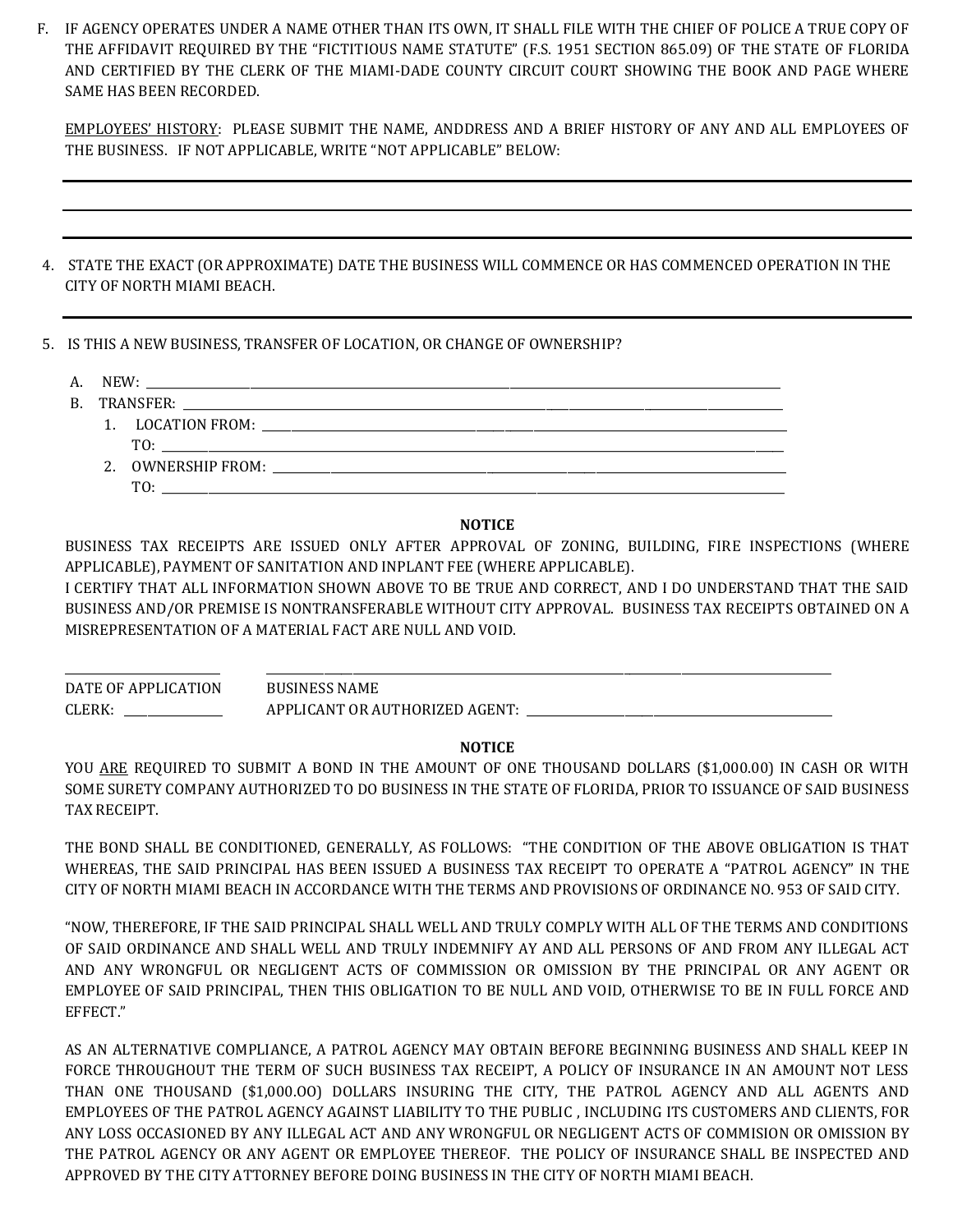

*City of North Miami Beach Business Tax Receipt Division 17050 NE 19 Avenue • North Miami Beach, FL 33162 Phone: (305) 948-2917• Fax: (305) 957-3517*

- TO: COMMUNITY DEVELOPMENT DIVISION BUSINESS TAX RECEIPT DEPARTMENT CITY OF NORTH MIAMI BEACH
- RE: PRIVATE DETECTIVE AGENCY

\*\*\*\*\*\*\*\*\*\*\*\*\*\*\*\*\*\*\*\*\*\*\*\*\*\*\*\*\*\*\*\*\*\*\*\*\*\*\*\*\*\*\*\*\*\*\*\*\*\*\*\*\*\*\*\*\*\*\*\*\*\*\*\*\*\*\*\*\*\*\*\*\*\*\*\*\*\*\*\*\*\*\*\*\*\*\*\*\*\*\*\*\*\*\*\*\*\*\*\*

THIS FORM SHALL, SERVE TO CERTIFY THAT ATHE UNDERSIGNED INDIVIDUAL, PERSON, BUSINESS, PROFESSION(AL) OR OCCUPATION HAS BEEN FULLY INFORMED BY THE CITY OF NORTH MIAMI BEACH OF THE PROVISIONS OF THE CODE OF ORDIANCES WHICH REALTE TO PRIVATE DETECTIVE AGENCY, AND, THAT I HAVE FULL AND COMPLETE KNOWLEDGE AND UNDERSTANDING OF MY DUTIES AND RESPONSIBILITIES WITH RESPECT TO THE FOREGOING.

BUSINESS NAME

APPLICANT OR AUTHORIZED AGENT

\_\_\_\_\_\_\_\_\_\_\_\_\_\_\_\_\_\_\_\_\_\_\_\_\_\_\_\_\_\_\_\_\_\_\_\_\_\_\_\_\_\_\_\_\_\_\_\_\_\_\_\_

\_\_\_\_\_\_\_\_\_\_\_\_\_\_\_\_\_\_\_\_\_\_\_\_\_\_\_\_\_\_\_\_\_\_\_\_\_\_\_\_\_\_\_\_\_\_\_\_\_\_\_\_\_

\_\_\_\_\_\_\_\_\_\_\_\_\_\_\_\_\_\_\_\_\_\_\_\_\_\_\_\_\_\_\_\_\_\_\_\_\_\_\_\_\_\_\_\_\_\_\_\_\_\_\_\_\_

DATE SIGNED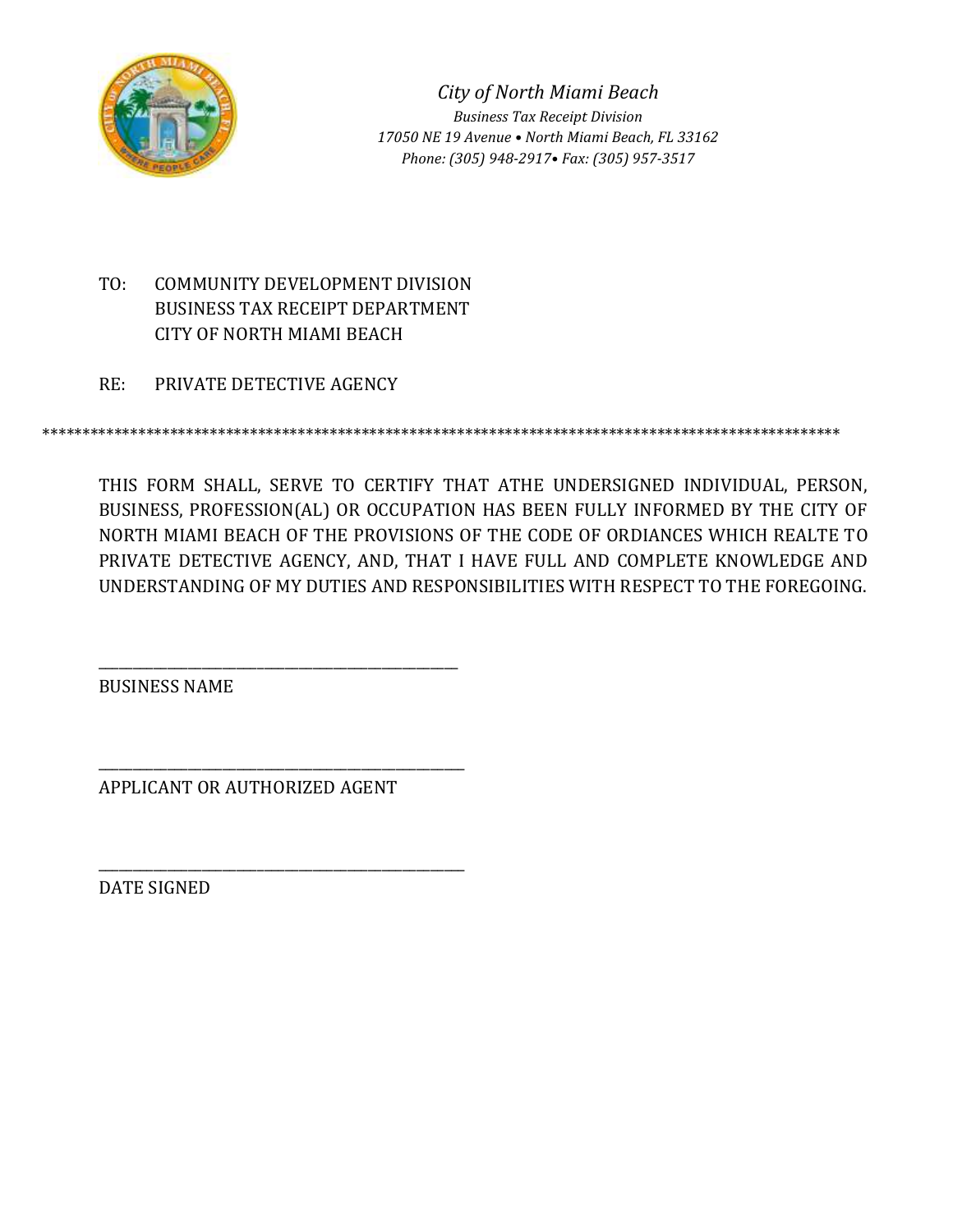

# **12-15 –PRIVATE DETECTIVE AGENCIES**

# **12-15.1 Definitions.**

As used in this section:

Private Detective Agency shall mean any person or persons or corporations or firms engaged in the business of a private detective, making investigations for clients within the corporate limits of the City or whose services are retained by clients within the City.

(1957 Code § 12-68; Ord. No. 962 § 1, 12-17-58)

# **12-15.2 Business Tax Receipt Required.**

No person shall engage in the business of private detective agency without having first obtained a business tax receipt from the City Clerk of the City and without complying with all of the provisions of this section.

(1957 Code § 12-69; Ord. No. 962 § 2, 12-17-58)

# **12-15.3 Application.**

Any person desiring to engage in the business of private detective agency shall first make application to the City Clerk of the City for a business tax receipt upon a form or forms to be prescribed by the City Clerk, which form shall set out in detail the information sought herein.

Clerk, which form shall set out in detail the information sought herein.

(1957 Code § 12-70; Ord. No. 962 § 3, 12-17-58)

# **12-15.4 Investigation of Applicant.**

Upon receiving the application required in subsection  $12-15.3$ , the City Clerk shall instruct the Chief of Police to make, and the Chief of Police shall make, a proper investigation for the purpose of ascertaining whether the applicant is qualified to engage in the occupation of private detective agency, as well as the past record of such applicant on the question of honesty, integrity, truthfulness, and other qualifications of like nature.

(1957 Code § 12-71; Ord. No. 962 § 4, 12-17-58)

# **12-15.5 Issuance of a Business Tax Receipt; Fee.**

If, after investigation as required by the preceding subsection, the Chief of Police shall, in writing, state that he is of the opinion that the applicant is qualified and shall so notify the City Clerk that the business tax receipt required by subsection [12-15.2](https://library.municode.com/fl/north_miami_beach/codes/code_of_ordinances?nodeId=PTIICOOR_CHXIILOBUTARERE_ARTIIICOSPBUTARE_12-15PRDEAG_12-15.2BUTARERE) shall be issued to the applicant upon the payment of the business tax required by the City, payable on the same basis and for the same term as are other business tax receipts of the City.

(1957 Code § 12-72; Ord. No. 962 § 5, 12-17-58)